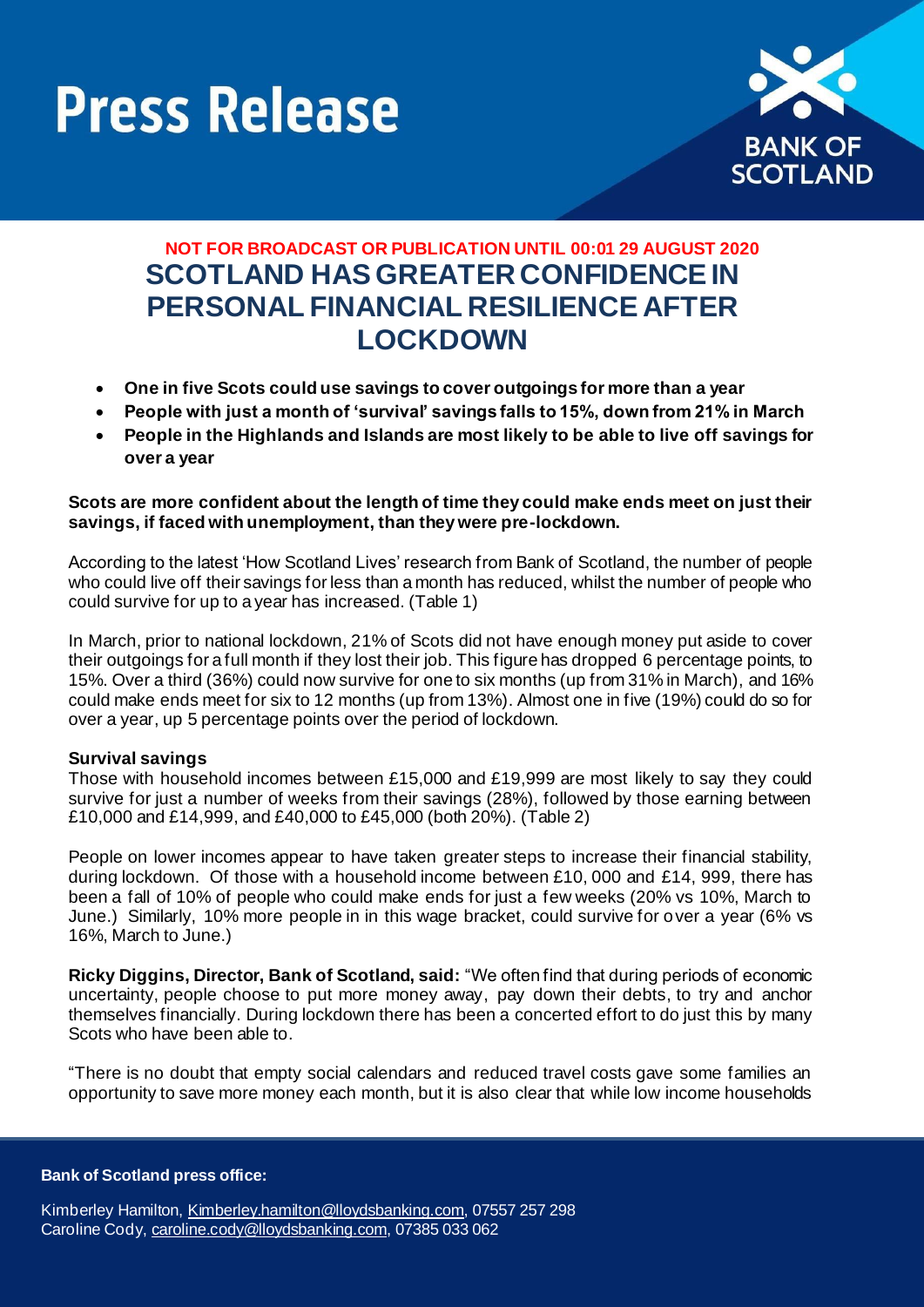# **Press Release**



have improved their financial position somewhat, they are still more exposed to the impact of a financial shock."

Following lockdown, there has been an increase in the number of people saving money each month, with the exception of those aged 45 to 54, for whom this has become more difficult. In fact, people in this age group are saving significantly less than they were in 2019, the only age group to see a backwards trend.

### **Financial stability by age group**

More people aged 18 to 24, 25 to 34, and over 55 are now able to live from savings for over a year, whilst there has been a decrease across those aged 35 to 44, and 45 to 54. (Table 3) The greatest progress has been seen across those aged 18 to 24, which has increased 8 percentage points, from 1% to 9%. Conversely, the biggest drop was across those aged 45 to 54, with a reduction of 5 percentage points. (18% to 13%).

#### **Regional variations**

More people in the Highlands and Islands could survive on their savings for over a year than any other part of Scotland (17%), with the Lothians home to the lowest proportion of people who could do so (11%). (Table 4)

#### **ENDS**

#### **Notes to editors:**

Table 1: Period of time the Scottish population could survive financially if faced with unemployment

|                         | March '20 | June '20 |
|-------------------------|-----------|----------|
| Less than a month       | 21%       | 15%      |
| One to six months       | 31%       | 36%      |
| Six to 12 months        | 13%       | 16%      |
| Over a year             | 14%       | 19%      |
| Not sure/not applicable | 21%       | 14%      |

Table 2: Period of time the Scottish population (split by annual household income) could survive financially if faced with unemployment

|                   | Less than a<br>month  |                | One to six<br>months |                      | Six to 12 months      |                      | Over a year           |                      |
|-------------------|-----------------------|----------------|----------------------|----------------------|-----------------------|----------------------|-----------------------|----------------------|
|                   | March<br>$20^{\circ}$ | June<br>'20    | March<br>'20         | June<br>$20^{\circ}$ | March<br>$20^{\circ}$ | June<br>$20^{\circ}$ | March<br>$^{\circ}20$ | June<br>$20^{\circ}$ |
| £10.000 - £14.999 | 30%                   | 20%<br>(-10%)  | 27%                  | 33%<br>(+6%)         | 12%                   | 8%<br>$-4%$          | 6%                    | 16%<br>(+10%)        |
| £15,000 - £19,999 | 30%                   | 26%<br>$(-4%)$ | 38%                  | 25%<br>(-13%)        | 7%                    | 11%<br>$(+4%)$       | 6%                    | 15%<br>(+9%)         |
| £20,000 - £24.999 | 29%                   | 20%<br>$(-9%)$ | 26%                  | 36%<br>(+10%)        | 11%                   | 17%<br>$+6\%)$       | 14%                   | 9%<br>(-5%)          |
| £25,000 - £29,999 | 22%                   | 14%<br>$(-8%)$ | 30%                  | 37%<br>(+7%)         | 6%                    | 23%<br>(+17%)        | 18%                   | 14%<br>(-4%)         |
| £30,000 - £34,999 | 26%                   | 18%            | 31%                  | 36%                  | 19%                   | 17%                  | 8%                    | 11%                  |

#### **Bank of Scotland press office:**

Kimberley Hamilton[, Kimberley.hamilton@lloydsbanking.com](mailto:Kimberley.hamilton@lloydsbanking.com), 07557 257 298 Caroline Cody[, caroline.cody@lloydsbanking.com](mailto:caroline.cody@lloydsbanking.com), 07385 033 062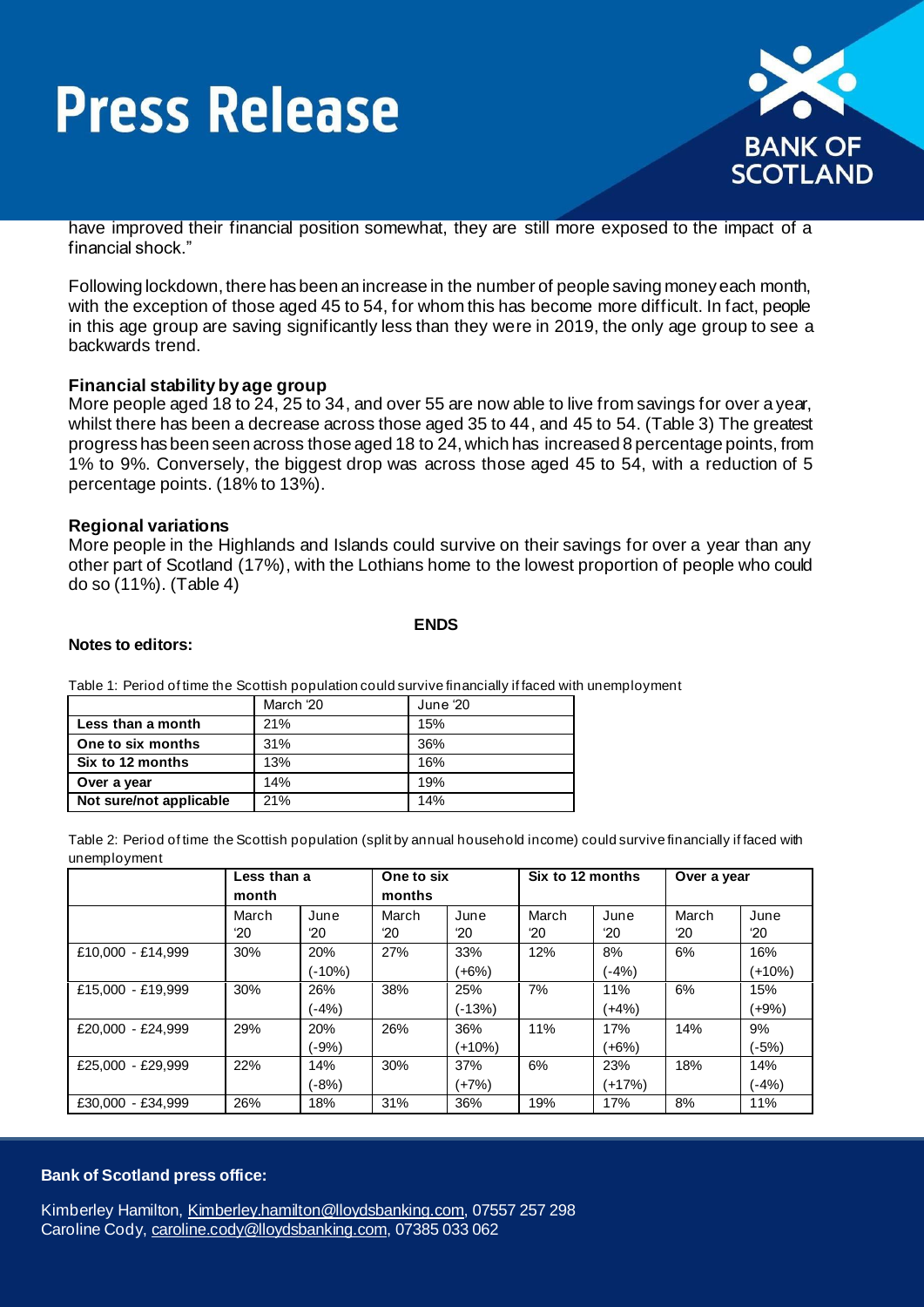# **Press Release**



|                     |     | (-8%) |     | (+5%)   |     | (-2%)              |     | $(+3%)$ |
|---------------------|-----|-------|-----|---------|-----|--------------------|-----|---------|
| £35,000 - £39,999   | 18% | 19%   | 40% | 39%     | 15% | 18%                | 13% | 11%     |
|                     |     | (+1%) |     | (-1%)   |     | (+3%)              |     | (-2%)   |
| £40,000 - £44,999   | 24% | 17%   | 41% | 46%     | 13% | 13%                | 10% | 13%     |
|                     |     | (-7%) |     | (+5%)   |     | (-)                |     | $(+3%)$ |
| £45,000 - £49,999   | 17% | 20%   | 36% | 39%     | 17% | 17%                | 15% | 10%     |
|                     |     | (+3%) |     | (+3%)   |     | $(\textnormal{-})$ |     | $(-5%)$ |
| £50,000 - £59,999   | 20% | 13%   | 39% | 44%     | 15% | 18%                | 14% | 9%      |
|                     |     | (-7%) |     | (+5%)   |     | (+3%)              |     | (-5%)   |
| £60.000 - £69.999   | 16% | 13%   | 38% | 35%     | 20% | 16%                | 17% | 16%     |
|                     |     | (-3%) |     | $(-3%)$ |     | (-4%)              |     | $(-1%)$ |
| £70.000 - £99.000   | 12% | 7%    | 39% | 41%     | 12% | 19%                | 16% | 18%     |
|                     |     | (-5%) |     | (+2%)   |     | (+7%)              |     | $(+2%)$ |
| £100,000 - £149,999 | 7%  | 2%    | 20% | 28%     | 23% | 22%                | 19% | 37%     |
|                     |     | (-5%) |     | (+8%)   |     | (-1%)              |     | (+18%)  |

#### Table 3: Period of time the Scottish population (split by age) could survive financially if faced with unemployment

|           | Less than a month     |          | One to six months     |          | Six to 12 months |          | Over a year |          |
|-----------|-----------------------|----------|-----------------------|----------|------------------|----------|-------------|----------|
|           | March<br>$20^{\circ}$ | June '20 | March<br>$20^{\circ}$ | June '20 | March '20        | June '20 | March<br>20 | June '20 |
| $18 - 24$ | 23%                   | 11%      | 37%                   | 39%      | 20%              | 24%      | $1\%$       | 9%       |
|           |                       |          |                       |          |                  |          |             |          |
| 25-34     | 23%                   | 19%      | 39%                   | 44%      | 12%              | 17%      | 6%          | 7%       |
| $35 - 44$ | 26%                   | 21%      | 32%                   | 41%      | 12%              | 14%      | 9%          | 8%       |
| 45-54     | 21%                   | 13%      | 30%                   | 36%      | 13%              | 16%      | 18%         | 13%      |
| $55+$     | 11%                   | 9%       | 22%                   | 18%      | 14%              | 15%      | 27%         | 30%      |

| Table 4: Period of time the Scottish population (split by region) could survive financially if faced with unemployment |  |  |
|------------------------------------------------------------------------------------------------------------------------|--|--|
|------------------------------------------------------------------------------------------------------------------------|--|--|

|                              | Less than a month     |          | One to six months     |                      | Six to 12 months      |          | Over a year           |          |
|------------------------------|-----------------------|----------|-----------------------|----------------------|-----------------------|----------|-----------------------|----------|
|                              | March<br>$20^{\circ}$ | June '20 | March<br>$20^{\circ}$ | June<br>$20^{\circ}$ | March<br>$20^{\circ}$ | June '20 | March<br>$20^{\circ}$ | June '20 |
| North<br>East                | 18%                   | 14%      | 31%                   | 40%                  | 15%                   | 19%      | 17%                   | 12%      |
| Highlands<br>and<br>Islands  | 18%                   | 12%      | 24%                   | 29%                  | 14%                   | 18%      | 18%                   | 17%      |
| South                        | 24%                   | 15%      | 35%                   | 29%                  | 9%                    | 16%      | 10%                   | 16%      |
| West                         | 21%                   | 20%      | 30%                   | 38%                  | 15%                   | 7%       | 10%                   | 15%      |
| Central                      | 22%                   | 17%      | 32%                   | 32%                  | 10%                   | 14%      | 14%                   | 14%      |
| Mid-<br>Scotland<br>and Fife | 19%                   | 15%      | 27%                   | 38%                  | 16%                   | 15%      | 14%                   | 12%      |
| Lothians                     | 23%                   | 17%      | 31%                   | 38%                  | 16%                   | 19%      | 15%                   | 11%      |

### **Methodology**

YouGov fielded a quantitative survey to a nationally representative sample of the Scotland population, interviewing 3,048 Scottish panellists who agreed to take part in research in March 2020 and then conducted

#### **Bank of Scotland press office:**

Kimberley Hamilton, *Kimberley.hamilton@lloydsbanking.com*, 07557 257 298 Caroline Cody[, caroline.cody@lloydsbanking.com](mailto:caroline.cody@lloydsbanking.com), 07385 033 062